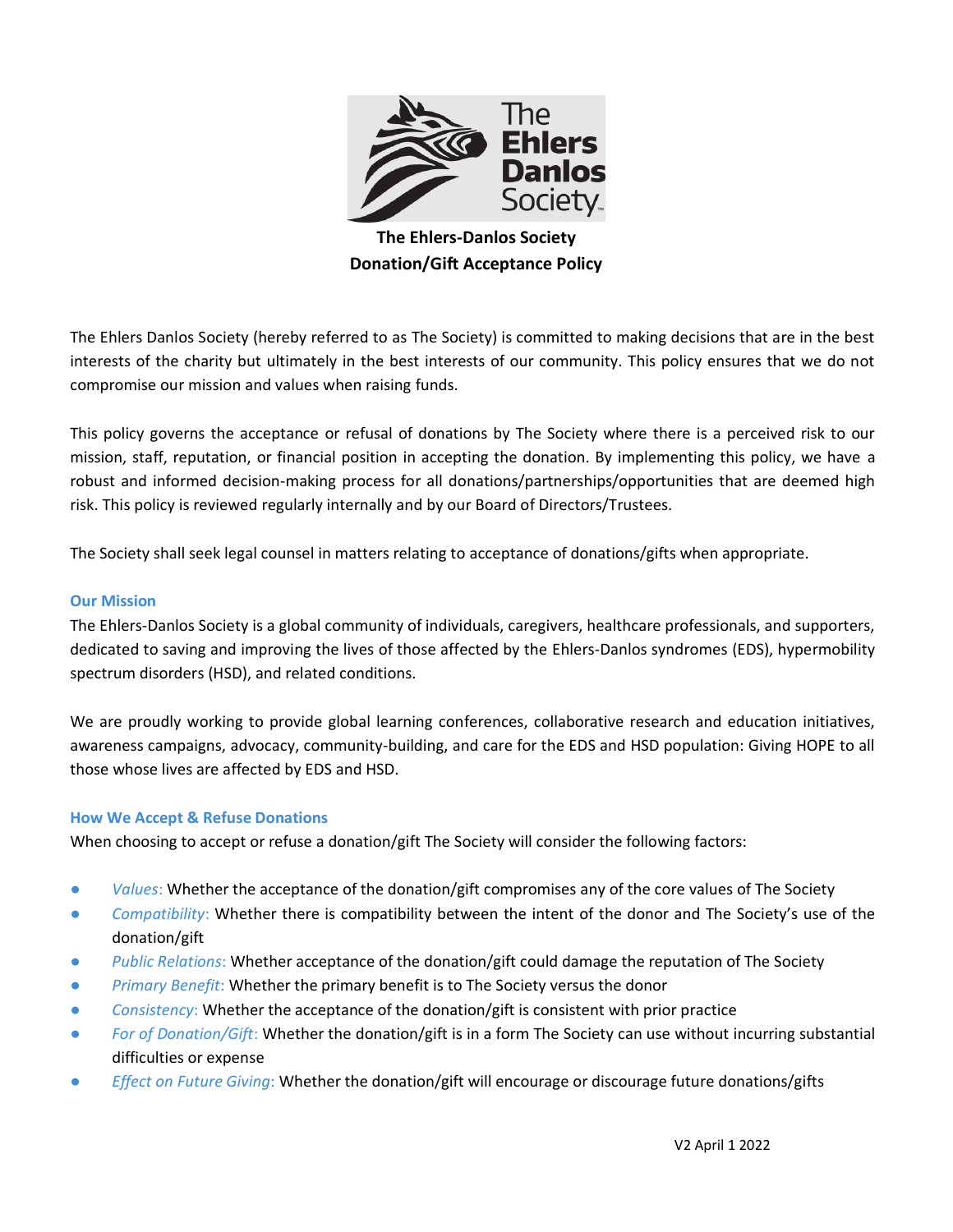All decisions to accept/refuse donations/gifts will be made by The Society's Governance Committee, the committee is made up of members of our Board of Directors/Trustees. On a day-to-day basis, the committee delegates the responsibility to accept or refuse donations to the Chief Executive Officer and Development Director. These judgments must not promote any personal moral agenda or interest and must not allow individual or collective personal, political or ethical issues, which are not directly related to the interests of The Society, to affect judgment. The committee must not derive any personal benefit (individually or collectively) from donations, loans or other material support offered to The Society.

In the first instance, the Development Director is responsible for ensuring any potential corporate or individual donors are supporting The Society in accordance with this policy. If any element of the policy is contravened the Development Director will make recommendations to the Chief Executive Officer on the acceptance or refusal of suggested donations. The Chief Executive Officer will ensure that the committee is informed on any donation that they judge could potentially raise questions as to why The Society rejected it or accepted it. The Chief Executive Officer, assisted by the Development Director will present the case, any evidence and share the key decision points and procedure that was followed in that particular case in order for the committee to make a recommendation of acceptance or refusal.

The Society will refuse donations in the following circumstances:

- Where the activities of a donor are directly contrary to the objectives or agreed policies of The Society or The Society suspects that the gift has been donated to facilitate money laundering or other criminal activity
- Where it can be clearly shown that the cost to The Society of accepting a donation will be greater than the value of the donation itself, and that acceptance of the donation will directly lead to a net decline in the assets of The Society
- Where the offer of support is dependent upon the fulfillment of certain conditions placed upon The Society and any condition:
	- is in itself contrary to the objectives of The Society
	- is regarded as needing an unreasonable level of support from The Society especially in relation to the size or impact the donation will have on The Society's charitable activities
	- will divert The Society from pursuing its current objectives, policies, or work priorities as a necessary result of the fulfillment of the conditions alone
- Where companies are currently part of any research study in which The Society is involved
- Where an organization discriminates based on race, religion, gender, gender expression and/or identity, age, national origin, disability, marital status, sexual orientation, military status, and/or any other protected status.

The committee will take great care and consideration in deciding whether to accept/refuse a donation:

Where an offer of support is dependent upon The Society first spending its own money or resources in order to facilitate the conditions of the donation, as this might place The Society's assets under undue and inappropriate risk. Donations should preferably be given in full up-front or alternatively in installments linked to an agreed contract and work plan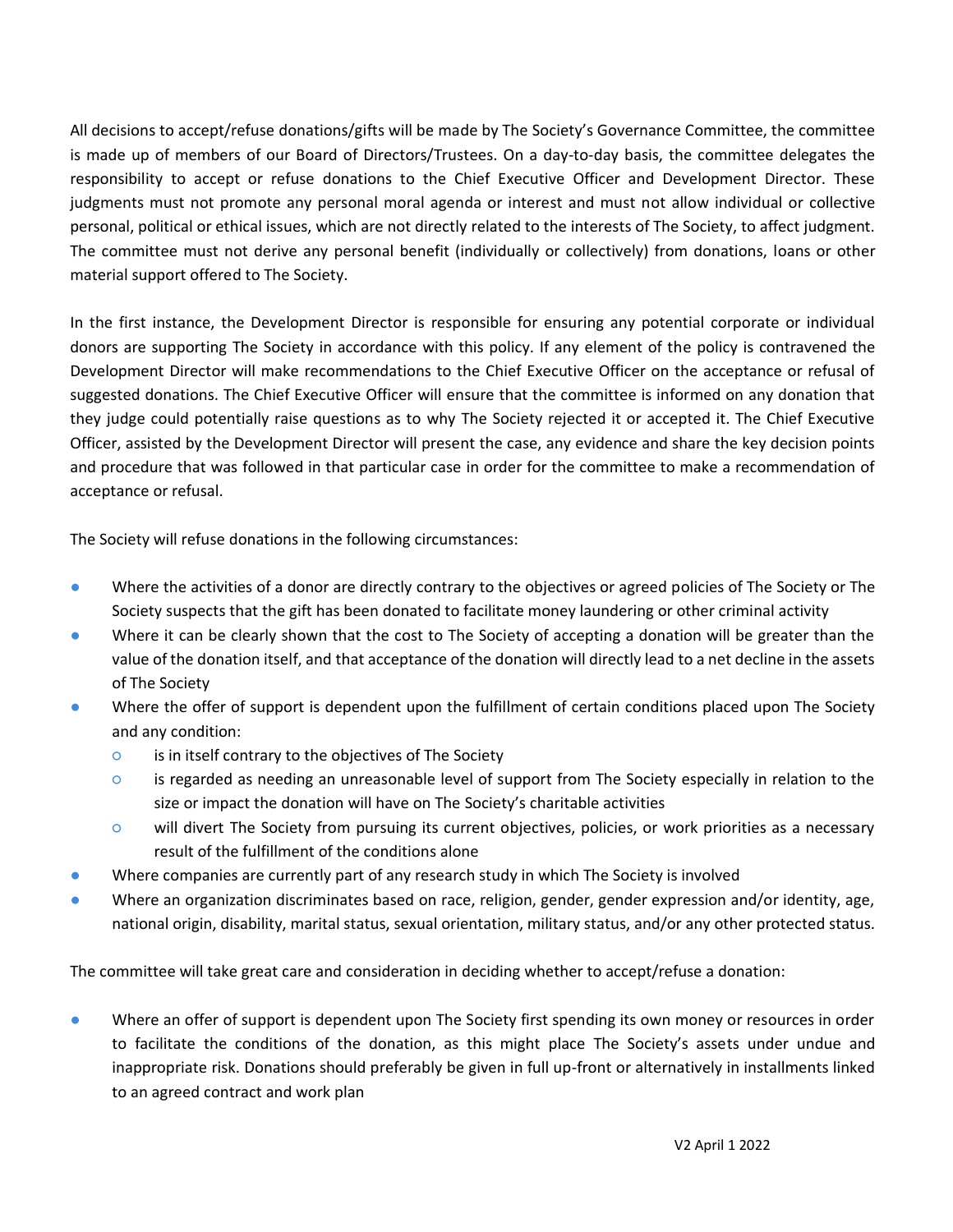- Where the support, whilst reflecting The Society's objectives, is untenable. For example, if The Society does not have the resources to maintain the running costs associated with the donation
- Where the support consists of goods, services, or property which The Society cannot lawfully use, convert, exchange or sell in direct support of its charitable objectives

In the event that an accepted donation which has been assigned to a specific project/program of work is more than is required, remaining funds will be used to support the most closely related project/program of work as determined by The Society's Donation/Gift Acceptance Committee, unless specified otherwise by the donor at the time of the donation. In any such case, the donor will be informed by The Society.

# **Return of Donations**

Under charity law, and in common with all registered charities, The Society is only able to return/refund donations in certain circumstances:

- **•** If the terms and conditions of the gift provide for it to be returned in particular circumstances
- Where the law specifically provides for the gift to be returned in particular circumstances
- By way of an ex-gratia 'out of kindness' payment (except for Scotland where this is not allowed, as the distribution of charitable funds for non-charitable purposes is prohibited)
- **•** If after accepting the donation, information comes to light that contradicts this policy

Depending on the circumstances, there may be restrictions on whether a donation can be returned, and the relevant charity regulator may need to allow such returns by issuing a specific order

# **Policy Concerning Specific Industries**

### Pharmaceutical Companies

Working in conjunction with pharmaceutical and broader health care industry is one component of fulfilling our mission at The Society. It is crucial to build research partnerships with the industry to accelerate the development of new therapies. We seek financial support from the industry to support our educational and patient support programs and services. The Society is committed to maintaining the highest standards of compliance and transparency regarding the financial support we receive from the healthcare industry. Corporate donors do not have any influence on educational, research or public policy positions, and we follow strict guidelines for accepting corporate support.

### CBD Companies

The Ehlers-Danlos Society holds a 501c3 tax status under the federal designation with the Internal Revenue Service. As of now the cannabis industry is denied tax benefits for making donations, and by accepting those donations The Ehlers-Danlos Society could jeopardize our filing status and or be denied funding from others. At this time we are unable to accept donations from the cannabis industry but will monitor and update this policy as laws change.

### **Policy Review and Amendments**

This policy will be reviewed annually, by the end of the first quarter (Q1), to ensure that it continues to meet the needs of The Society and its community.